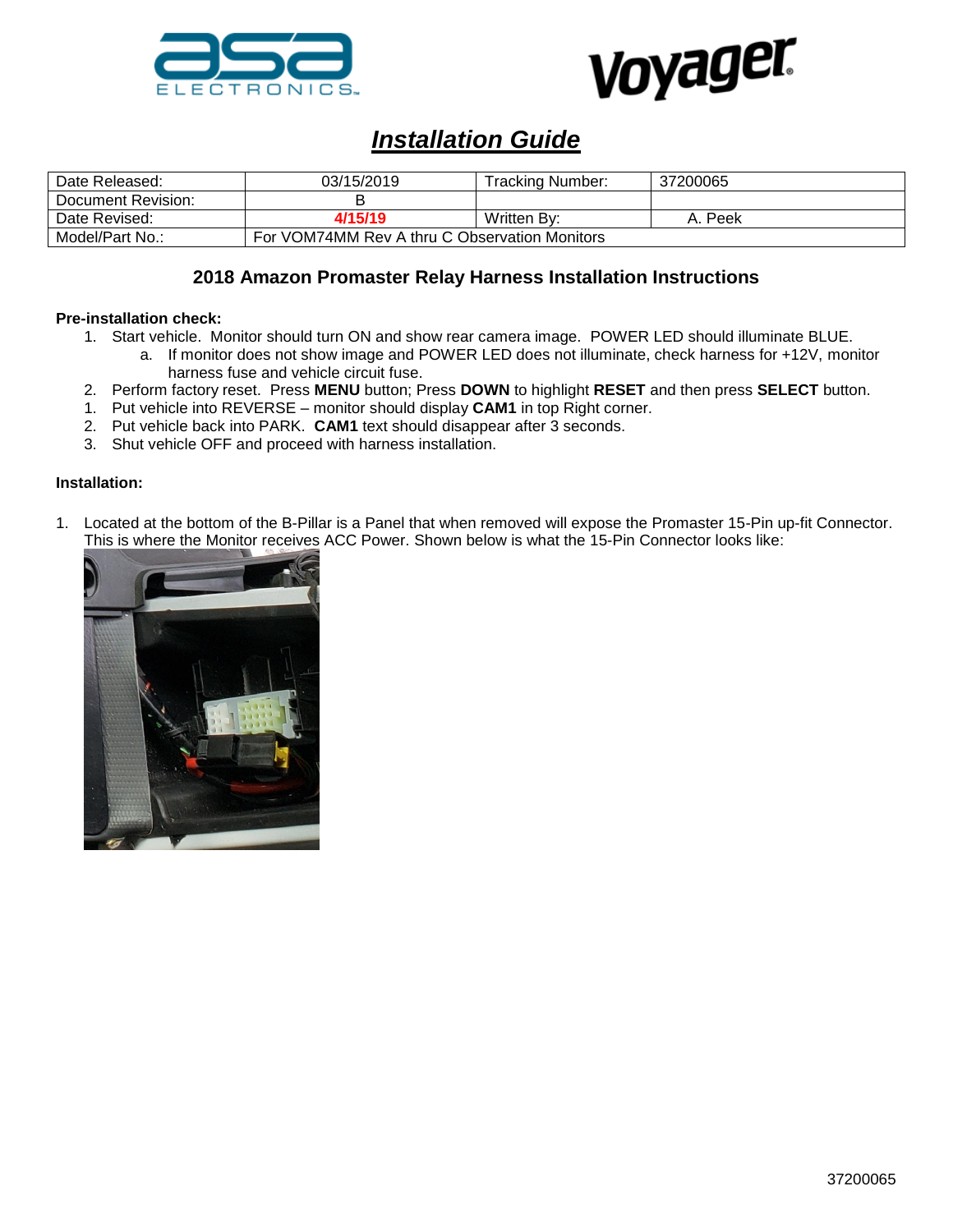



2. To access this Connector, remove the screws shown below:

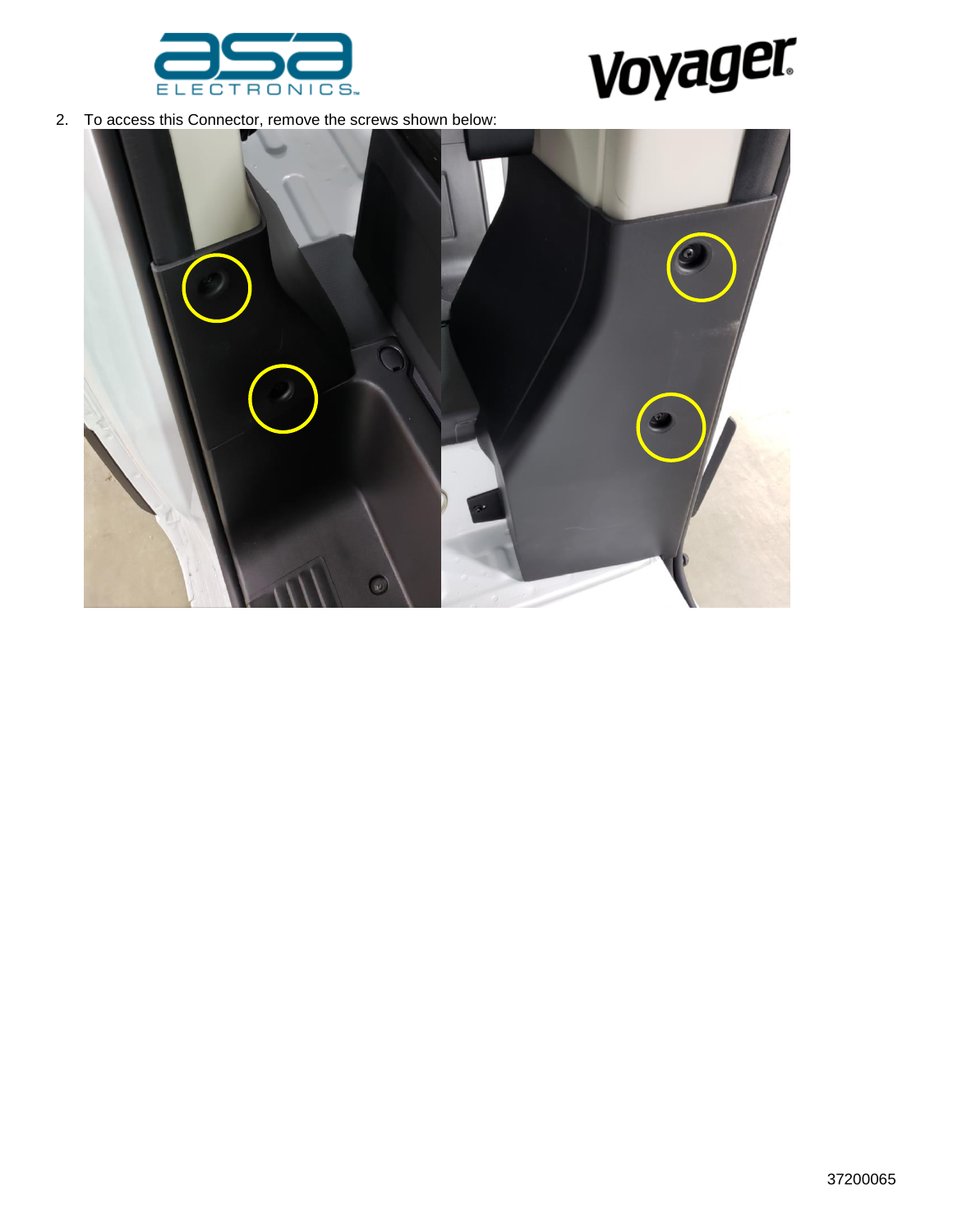



3. Unplug the 15-pin connector and insert the relay harness, as shown below:

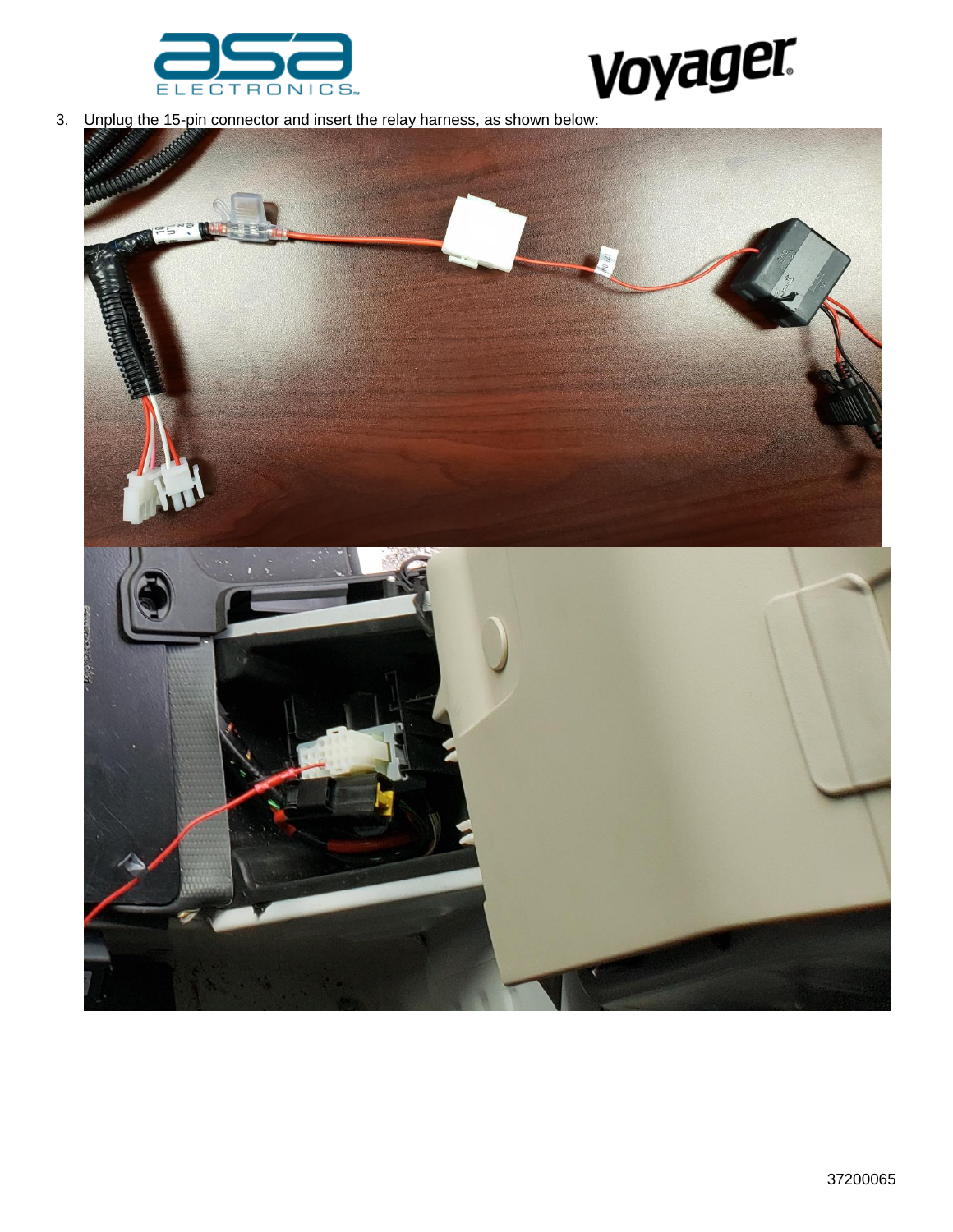



4. Attach the Battery and Ground ring terminals of the relay harness to the Battery Positive Power Terminal and Ground Terminal, respectively. To achieve this, remove the Step Guard via screws; remove caps to access screws;



5. With the Step Guard removed, the Harness that contains the Ring Terminals can be snaked under the floor-mat to reach the Batteries.